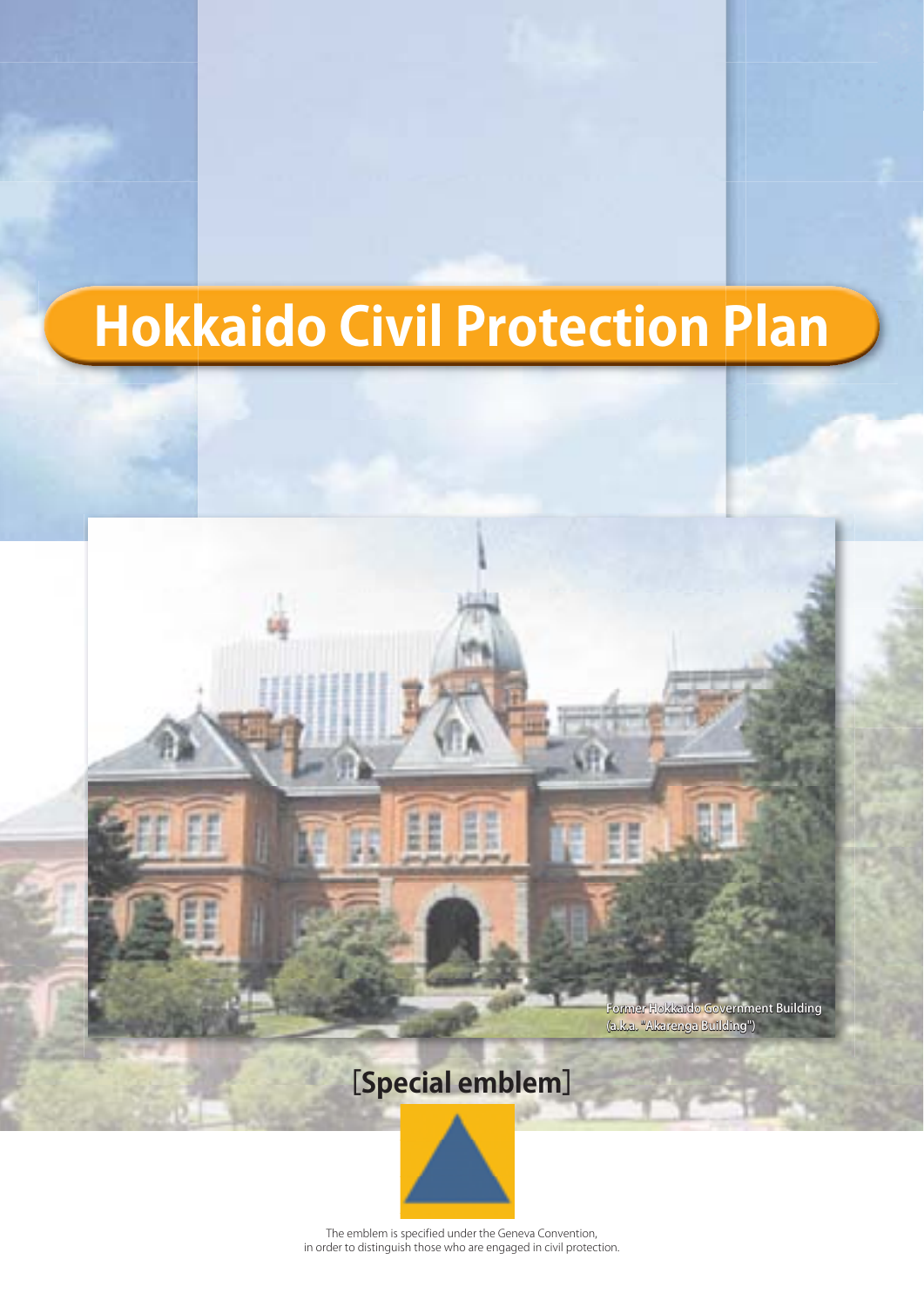# **Introduction**

## **What is "civil protection"?**

The Civil Protection Law came into effect in September 2004. Civil protection is based on the Law, protecting the lives, bodies and properties of national citizens from armed attacks and mass terrorism from overseas. Should such attacks occur, prefectural and municipal governments, as well as the Japanese national government, will follow the national guidelines and cooperate to take necessary measures in protecting citizens. These measures include the evacuation and aid of residents, and appropriate response to armed attacks.



## **A system of civil protection**



## **Definition of armed attack cases**

Hokkaido Civil Protection Plan (the "Hokkaido Plan") defines the following cases as armed attack

- **Land invasion**
- **Attacks by guerrilla/special operation forces**
- **Ballistic missile attacks**
- **Aerial intrusion**



## **Civil protection plan**

National, prefectural and municipal governments must play an important role to protect the people in "evacuation", "relief" and "response to armed attacks".

The national government has organized the "basic guidelines", being prepared to implement the necessary measures for civil protection. Based on the guidelines, prefectures and municipalities shall prepare individual civil protection plans.



## **The constitution of the Hokkaido Civil Protection Plan**

| <b>Chapter 1</b>                                                                                                                                                                  | Chapter 2                                                                                                                                                                                             | Chapter 3                                                                                                                                                                                                                                                                                                                                                                            | Chapter 4                                                                                                                                              | <b>Chapter S</b>                                                                                                                                         |
|-----------------------------------------------------------------------------------------------------------------------------------------------------------------------------------|-------------------------------------------------------------------------------------------------------------------------------------------------------------------------------------------------------|--------------------------------------------------------------------------------------------------------------------------------------------------------------------------------------------------------------------------------------------------------------------------------------------------------------------------------------------------------------------------------------|--------------------------------------------------------------------------------------------------------------------------------------------------------|----------------------------------------------------------------------------------------------------------------------------------------------------------|
| Introduction<br>Aim of the Plan<br>Basic quidelines<br>for civil protection<br>measures<br>Definition of basic<br><b>Barress</b><br>Outline of responsibilities<br>and coarations | Routine preparation<br>and perrention<br>Development of<br>organization/system<br>Preparation for<br>evacuation/relief<br>Monitorina.<br>maintenance, and<br>management of public<br><b>unitation</b> | Response to armed<br>attack cases<br><b>Initial action</b><br>Setting-up of a<br>prefectural task force<br>Cocoeration with<br>related institutions.<br>Warning issuance and<br>evanuation instruction.<br><b>Bakef</b><br>Collection and<br>provision of personal<br>safety information<br>Response to armed<br>amarks.<br>Measures on stabilizing<br>daily lives<br><b>O</b> Other | Restoration<br>Temporary restoration<br>Restoration following<br>armed attack.<br>Dishunsement of the<br>expense used for civil<br>protection measures | <b>Response to</b><br>emergency<br>Definition of<br>emirgency cases<br>Response to the<br>emergencies<br>Notification and<br>dissemination of<br>wamings |
| Hokkaido and municipal<br>governments should take<br>Topography and social<br>characteristics of<br>Heldside<br>Cases defined in<br>the Holdskide Civil<br>Protection Plan        | Stockpiles<br>· Trainings/drills<br>· Public education<br>activities                                                                                                                                  |                                                                                                                                                                                                                                                                                                                                                                                      |                                                                                                                                                        | The Holdgirlo Plan<br>uses simple and clear<br>expressions with figures<br>and charts.                                                                   |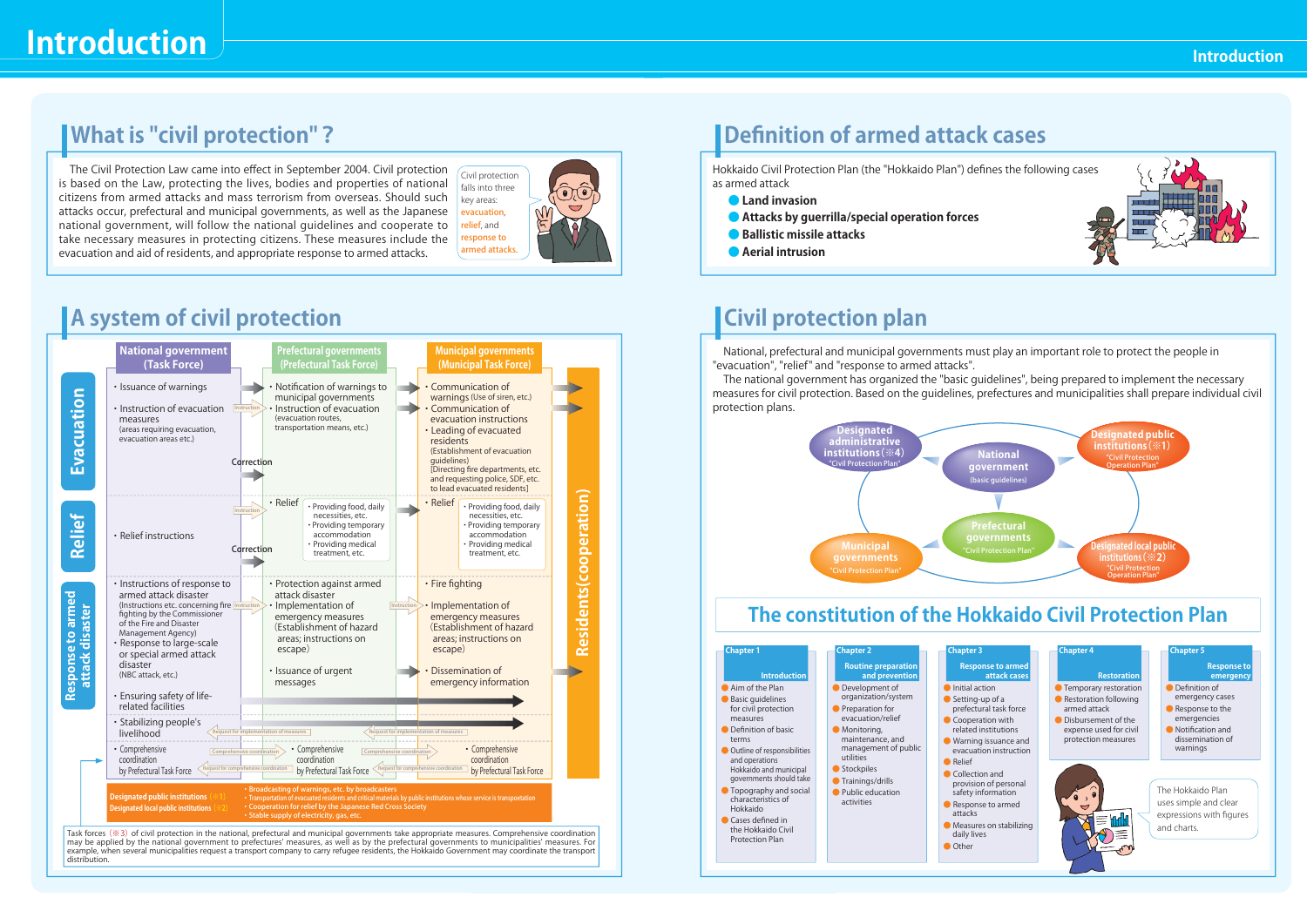**Chapter 1 lays the foundation of the whole plan, stipulating the aim and the matters to be noted in order to implement civil protection measures.**

## **Aim**

Based on the Civil Protection Law, this plan aims to decide necessary matters, carry out accurate and prompt civil protection measures, and comprehensively facilitate prefectural civil protection measures taken by related institutions.

## **Basic guidelines on civil protection measures**

Fundamentally, the freedom and rights of the people that are ensured by the Japanese Constitution, shall be respected even under armed attacks. This should also be applicable to the civil protection measures. The Hokkaido Plan has set the basic guidelines that must be adhered to, such as the respecting of the basic human rights, so as to implement accurate and prompt civil protection measures.

- Respect of basic human rights
- Prompt assurance of civil rights and interests
- Special consideration of autonomy of broadcasting
- Respect of the independence of designated public institutions and designated local public institutions
- Information provision to the people
- Consideration for the elderly and the disabled, and appropriate practice of the international humanitarian law
- Assurance of safety for those who are engaged in civil protection measures
- Assurance of mutual cooperation among related organizations
- Cooperation of the people



The Hokkaido Plan was formed with careful consideration for its regional topography (for example, there are outlying islands, it is a cold region with heavy snow fall) and social characteristics (declining birthrate and aging population, large cities, nuclear power stations and petrochemical complexes operating).

# **Chapter 2 Routine Preparation and Prevention**

**Chapter 2 describes what we should do routinely so that we are able to implement accurate and prompt civil protection measures under armed attacks and the like.**

**●Development of organizations and systems** Hokkaido will set up personnel assemblage standards, which are essential to make absolutely sure of the initial response and to take appropriate actions. It will also establish a 24-hour response system that employs the existing disaster-response system. Meanwhile, Hokkaido will ready for cooperation with related institutions, communication infrastructure, and the collecting and disseminating information system.

**●Assignment of evacuation facilities** In collaboration with municipalities, Hokkaido will assign local evacuation facilities, taking into account individual local conditions such as their appointment of evacuation facilities. Note that the City of Sapporo is responsible for appointing evacuation facilities in Sapporo.

**●Monitoring, maintenance, and management of public utilities** Hokkaido will determine the condition of the facilities, including dams, railways and nuclear power stations that are related to people's lives and/or deal with hazardous substances. Hokkaido will also familiarize the facilities' administrators with what to be noted in order to maintain security.

**●Stockpiling of goods and materials** Based on the items and standards, Hokkaido will prepare emergency stockpiles sufficient for civil protection measures and/or will coordinate the procurement system.

**●Drills**

In collaboration with national and municipal governments and other related organizations, Hokkaido will carry out practical drills, aiming to improve the response capacity of their personnel.

**●Public education activities**  Hokkaido will educate the residents on the signifi cance and system of civil protection, so as to help deepen their understanding. The actions residents should take under armed attacks will also be advised.



We will make efforts to be prepared for possible events, noting the <sub>inus,</sub> assumg unit<br>inctive features of Hokkaido.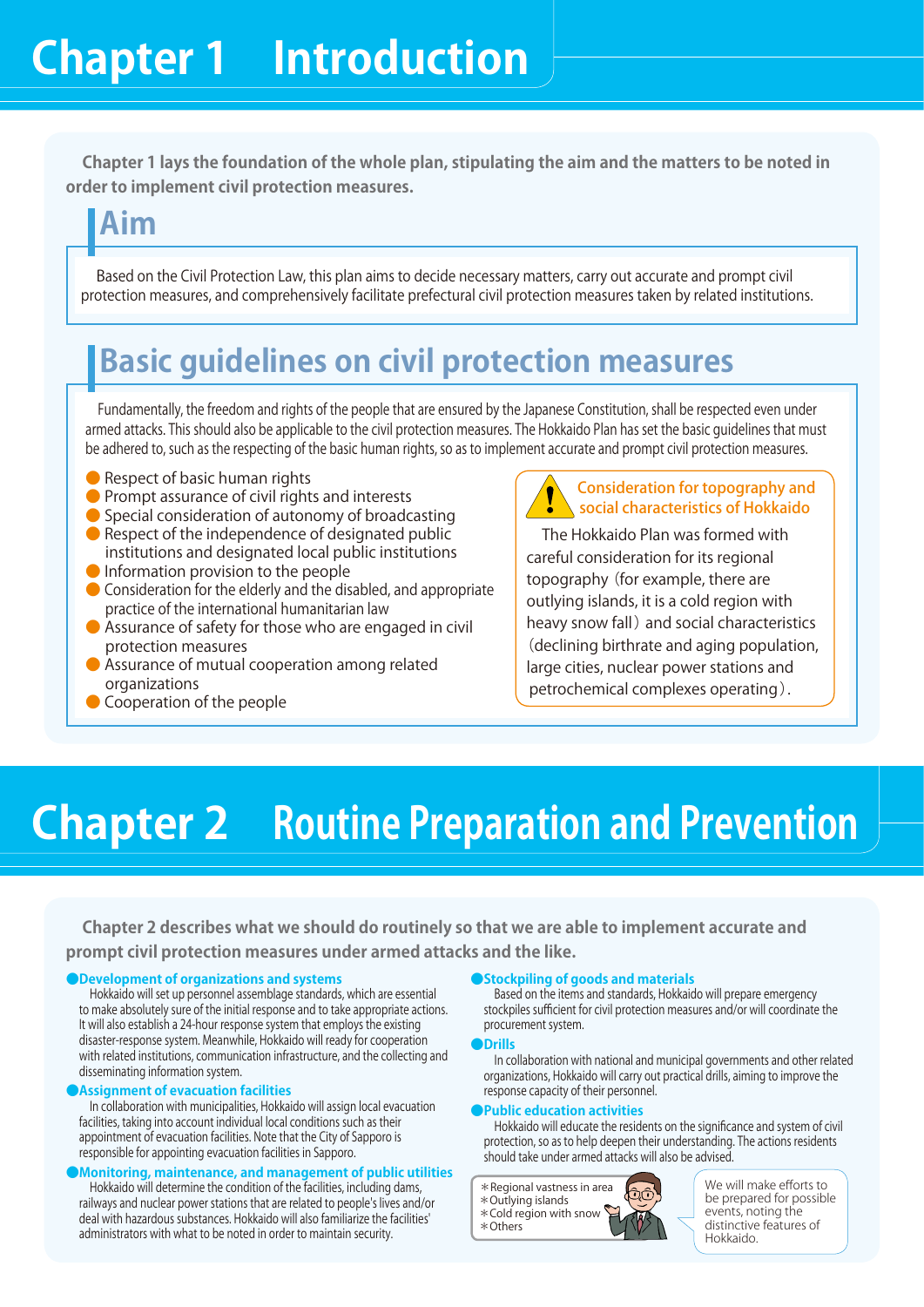## **Evacuation of the residents**





**When informed by the national government, Hokkaido will bring warnings to municipal leaders, broadcasting contractors and other related institutions, which will in turn transmit the warnings to local residents via siren, broadcasting and the website. The warnings include the current status and forecast of armed attacks.**

**When Hokkaido is directed to evacuate residents, it will do so via the municipal leaders.** 

**※Note that guidance for evacuation will be given by individual municipal leaders.**



**When directed by the national government, Hokkaido will provide evacuees with temporary accommodation, food and drinking water. This shall be achieved with the cooperation of municipalities and other related institutions.** 

**In such urgent cases that there is no time to wait for the national direction, Hokkaido will indepenently decide what/how to aid.** 

# **Response**

**In cooperation with national and municipal governments, Hokkaido will take any necessary actions to minimize the damage of armed attack.**



## **Response to armed attacks Possible Governor response to armed attacks**

For safety, and if particularly necessary, the Governor will request the administrators of infrastructure facilities (dam, railway, nuclear power station and the like) to take any necessary actions, such as enhancing security.

In cases where armed attacks cause fires and/or may trigger collapse of dams and banks, the Governor will independently issue emergency notices to inform of the danger.

In order to prevent contamination spreading, and if particularly necessary, the Governor will ban or regulate the manufacturing of toxic substances by imposing on the administrators of hazardous materials engineers.



### In order to deal with armed attack-causing disasters, and if particularly necessary, the Governor will temporarily allow the use of particular land and buildings, and will define the warning areas to limitedentry zones.

**Response on stability in everyday life** Shortage of goods used for everyday life may occur if armed attack happens. Hokkaido will cooperate with the national government to take necessary actions to stabilize the goods price.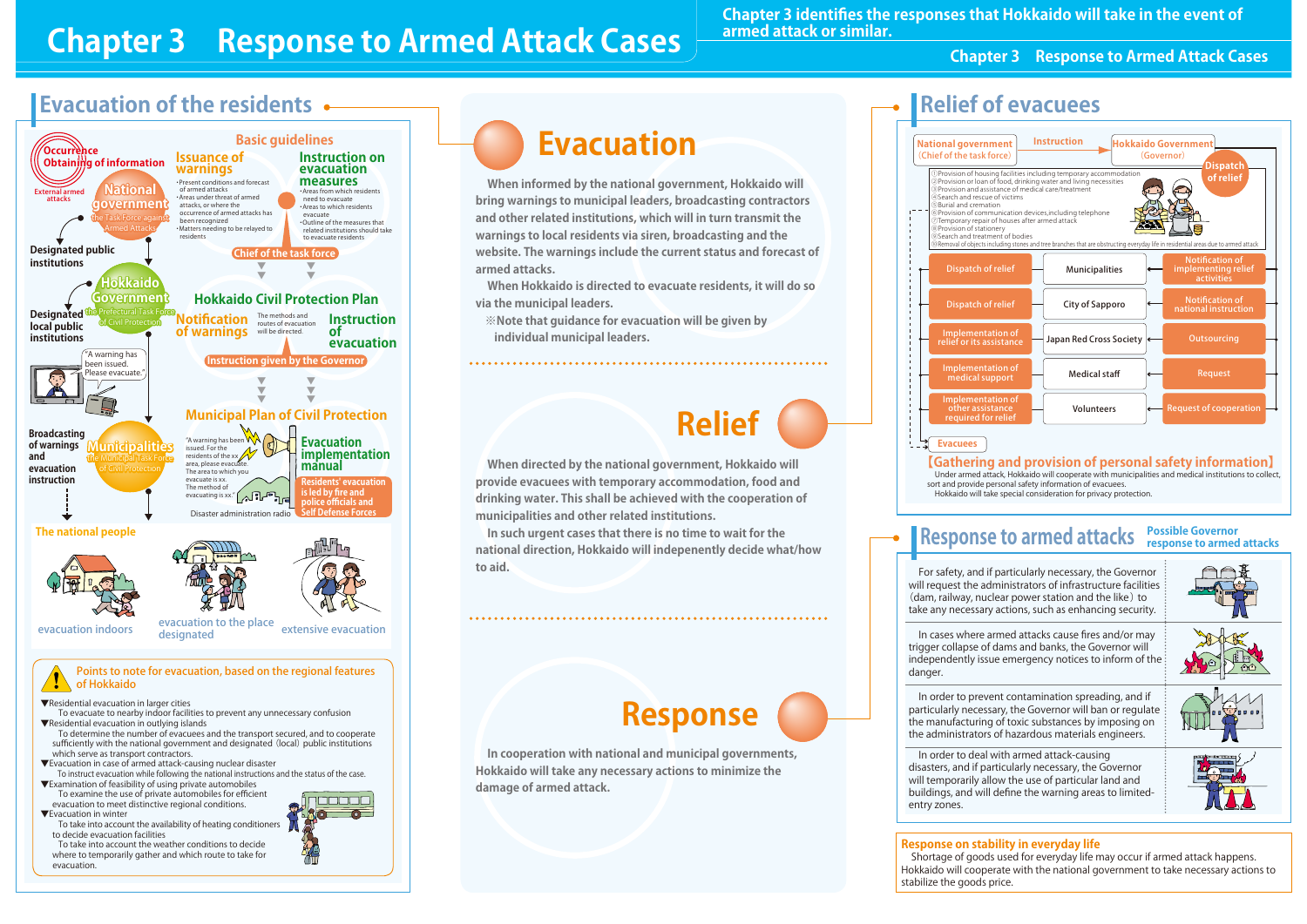**Chapter 4 stipulates temporary responses, restoration or expense for civilian protection towards the facilities with jurisdiction of Hokkaido during/after armed attacks.**

### **●Temporary restoration**

It is stipulated that Hokkaido shall implement necessary temporary procedures to repair and restore the facilities and equipments that Hokkaido supervises, in cases where these devices suffer damage.

### **●Restoration from armed attack disaster**

It is stipulated that Hokkaido shall implement restoration of the facilities and equipments that Hokkaido maintains, in cases where the damage incurs due to armed attacks. Included are relevant necessary matters.

### **Payment of expense for civilian protection**

In principle, the Japanese Government shall pay the expense for civil protection in Hokkaido. Chapter 4 stipulates related matters including the method of requesting the expense.

# **Chapter 5 Response to Emergency**

**Chapter 5 stipulates that Hokkaido will take any necessary measures to protect civilian lives, bodies and properties in cases where massive terrorist attacks and any other acts that aims at mass murder either occur or are to be imminent. Such attacks are regarded in accordance with armed attacks, thereby the measures will be taken in accordance with armed attacks.**

## **Presupposition of emergency conditions**

- Hokkaido Civil Protection Plan presupposes the following conditions as emergency: ● Classified by target facilities
	- ① Attacks to the facilities that possess hazardous substances(e.g. nuclear power stations) ② Attacks to the facilities which may accommodate a lot of people (e.g. stations, trains)
- **Classified by the method of attack** 
	- ① By using the substances for mass murder (e.g. anthrax, sarin)
	- ② By demolishing transportation (e.g. suicide bombing with airplanes)



## **Response to emergency conditions**

In principle, Hokkaido shall execute responses to any emergency conditions in accordance with the conditions under armed attack. Some measures may be excluded from the responses towards the emergency conditions. Chapter 5 stipulates the matters.

ed from responses to emergency conditions

- Regarding comprehensive coordination by the chief of the national task force
- ② Regarding order of correction by the prime minister
- ③ Regarding price stabilization for everyday goods
- ④ Regarding issuing and maintaining the Red Cross emblems

## **Notifi cation and dissemination of warnings**

Knowing the districts to which the national warnings apply, Hokkaido shall notify and transfer the warnings to the institutions under jurisdiction.